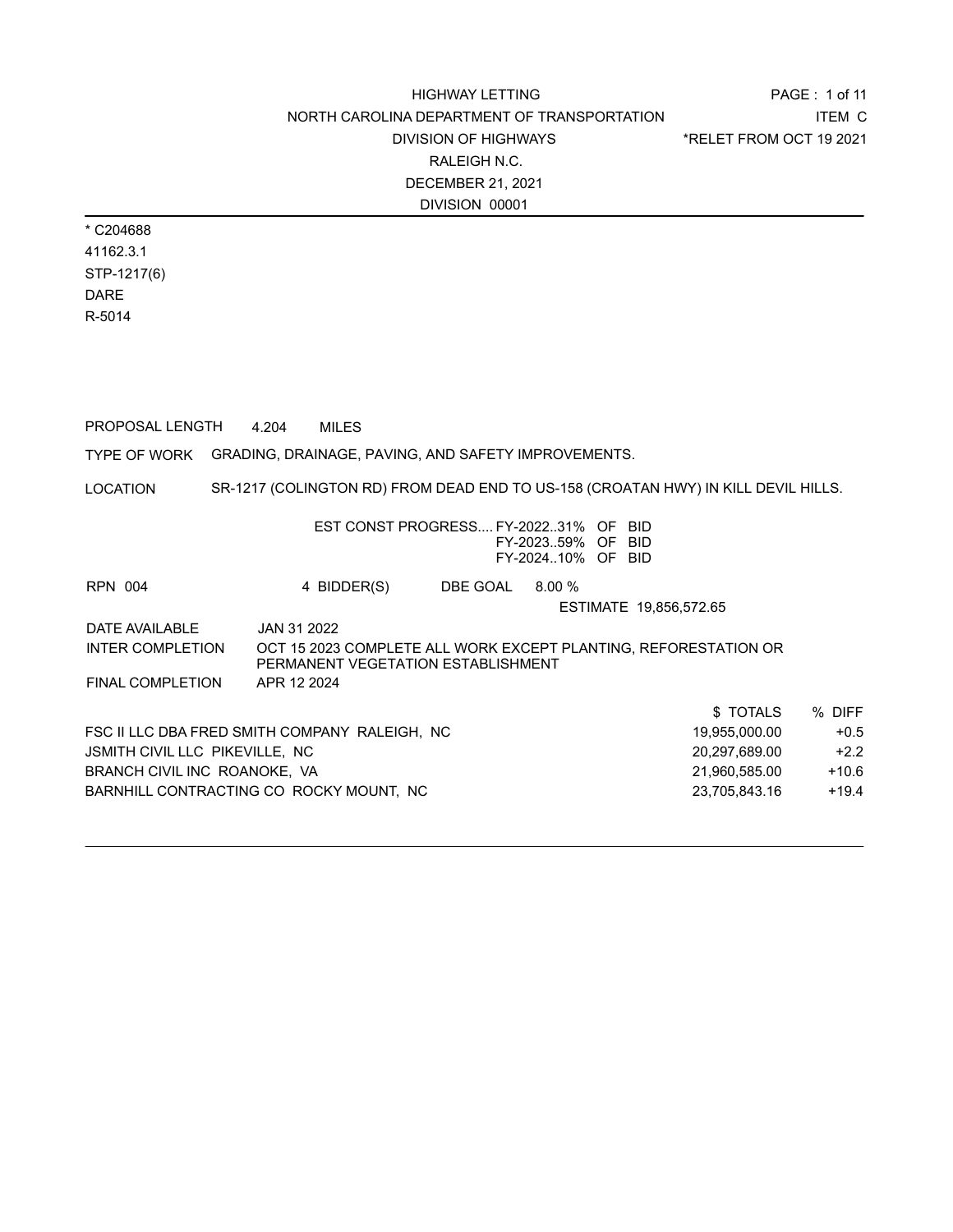#### OCTOBER 19, 2021 LETTING

41162.3.1 STP-1217(6) DARE R-5014 RPN 001

GRADING, DRAINAGE, PAVING, AND SAFETY IMPROVEMENTS.

| DATE AVAILABLE          | JAN 03 2022 |
|-------------------------|-------------|
| <b>FINAL COMPLETION</b> | MAR 13 2024 |

|                                               | ENGINEER'S ESTIMATE<br>\$15,780,185.15 |                 |  |
|-----------------------------------------------|----------------------------------------|-----------------|--|
| BRANCH CIVIL INC ROANOKE, VA                  | \$ TOTALS<br>21.285.085.00             | % DIFF<br>+34.9 |  |
| FSC II LLC DBA FRED SMITH COMPANY RALEIGH. NC | 21.320.000.00                          | $+35.1$         |  |

#### DECEMBER 21, 2021 LETTING

ENGINEER'S ESTIMATE

41162.3.1 STP-1217(6) DARE R-5014 RPN 001

GRADING, DRAINAGE, PAVING, AND SAFETY IMPROVEMENTS.

DATE AVAILABLE JAN 31 2022 FINAL COMPLETION APR 12 2024

\$19,856,572.65 \$ TOTALS % DIFF FSC II LLC DBA FRED SMITH COMPANY RALEIGH, NC 19,955,000.00 +0.5 JSMITH CIVIL LLC PIKEVILLE, NC 20,297,689.00 +2.2 BRANCH CIVIL INC ROANOKE, VA<br>BARNHILL CONTRACTING CO ROCKY MOUNT, NC  $23,705,843.16$  +19.4 BARNHILL CONTRACTING CO ROCKY MOUNT, NC  $23,705,843.16$  +19.4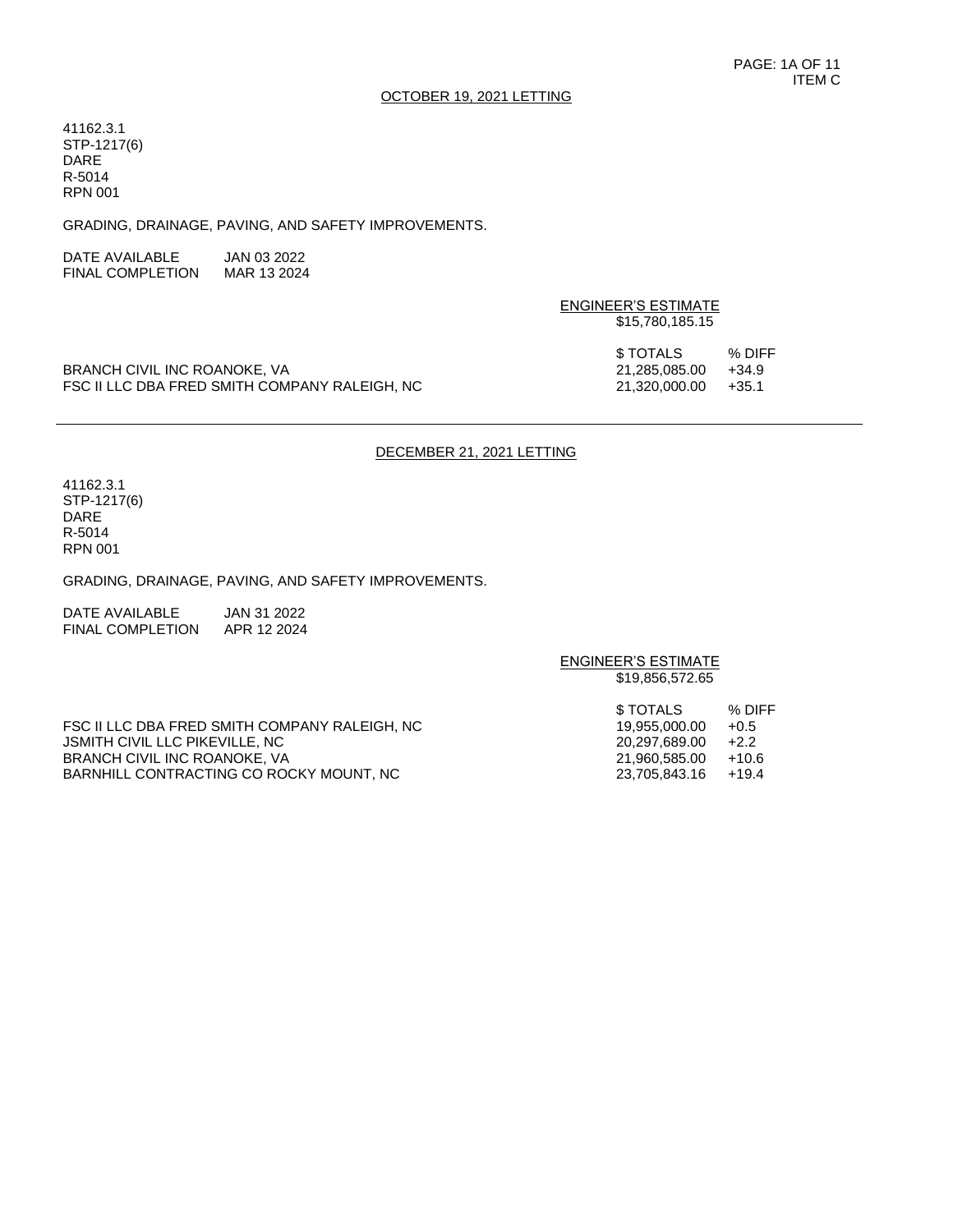C204685 2021CPT.03.31.10101, 2021CPT.03.31.20101 STATE FUNDED **BRUNSWICK** 

PROPOSAL LENGTH 9.870 MILES

#### TYPE OF WORK MILLING, RESURFACING, AND SHOULDER RECONSTRUCTION.

LOCATION 1 SECTION OF US-17 AND 1 SECTION OF SECONDARY ROADS.

|                                   |                                         | EST CONST PROGRESS FY-202235% OF BID |                   |                       |         |
|-----------------------------------|-----------------------------------------|--------------------------------------|-------------------|-----------------------|---------|
|                                   |                                         |                                      | FY-202365% OF BID |                       |         |
| <b>RPN 005</b>                    | 2 BIDDER(S)                             | DBE GOAL                             | 7.00 %            |                       |         |
|                                   |                                         |                                      |                   | ESTIMATE 5,006,930.50 |         |
| DATE AVAILABLE                    | MAR 16 2022                             |                                      |                   |                       |         |
| <b>FINAL COMPLETION</b>           | APR 15 2023                             |                                      |                   |                       |         |
|                                   |                                         |                                      |                   | \$TOTALS              | % DIFF  |
| S T WOOTEN CORPORATION WILSON, NC |                                         |                                      |                   | 4,779,820.03          | $-4.5$  |
|                                   | HIGHLAND PAVING CO LLC FAYETTEVILLE, NC |                                      |                   | 5,790,117.07          | $+15.6$ |
|                                   |                                         |                                      |                   |                       |         |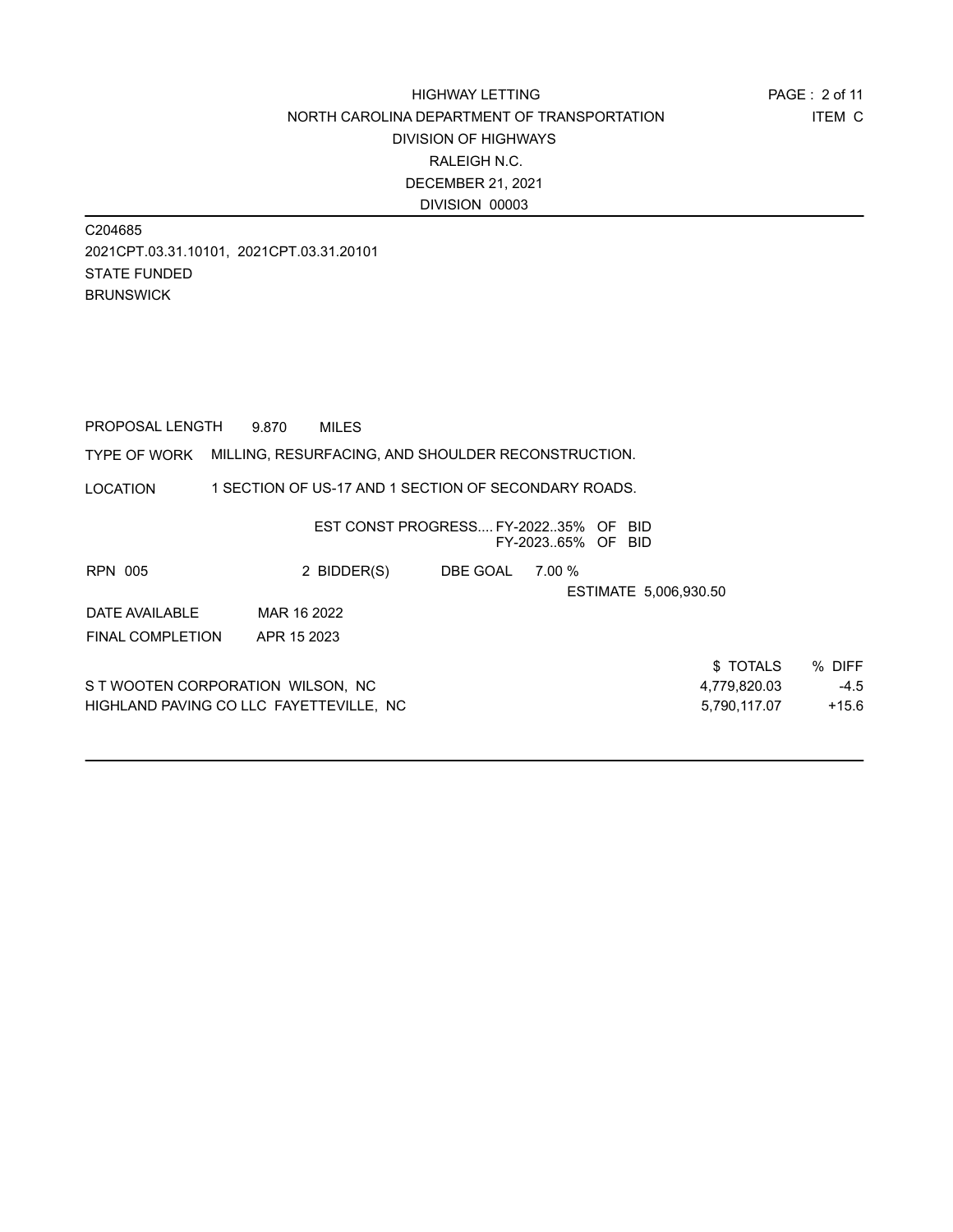C204623 45597.3.1 STATE FUNDED BRUNSWICK B-5642

| PROPOSAL LENGTH                                         | 0.161       | <b>MILES</b>                                                                                         |                 |                   |                       |              |         |
|---------------------------------------------------------|-------------|------------------------------------------------------------------------------------------------------|-----------------|-------------------|-----------------------|--------------|---------|
| TYPE OF WORK GRADING, DRAINAGE, PAVING, AND STRUCTURES. |             |                                                                                                      |                 |                   |                       |              |         |
| LOCATION                                                |             | BRIDGE #65 ON NC-87 OVER BATARORA BRANCH.                                                            |                 |                   |                       |              |         |
|                                                         |             | EST CONST PROGRESS FY-202280% OF BID                                                                 |                 | FY-202320% OF BID |                       |              |         |
| RPN 006                                                 |             | 4 BIDDER(S)                                                                                          | DBE GOAL 4.00 % |                   |                       |              |         |
|                                                         |             |                                                                                                      |                 |                   | ESTIMATE 1,242,420.65 |              |         |
| DATE AVAILABLE                                          | JAN 31 2022 |                                                                                                      |                 |                   |                       |              |         |
| INTER COMPLETION                                        |             | SEP 15 2022 COMPLETE ALL WORK EXCEPT PLANTING, REFORESTATION &<br>PERMANENT VEGETATION ESTABLISHMENT |                 |                   |                       |              |         |
| FINAL COMPLETION MAR 14 2023                            |             |                                                                                                      |                 |                   |                       |              |         |
|                                                         |             |                                                                                                      |                 |                   |                       | \$TOTALS     | % DIFF  |
| THE TARA GROUP OF LUMBERTON INC LUMBERTON, NC           |             |                                                                                                      |                 |                   |                       | 1,096,471.33 | $-11.7$ |
| ES WAGNER COMPANY LLC PIEDMONT, SC                      |             |                                                                                                      |                 |                   |                       | 1,159,615.24 | $-6.7$  |
| S T WOOTEN CORPORATION WILSON, NC                       |             |                                                                                                      |                 |                   |                       | 1,341,281.46 | $+8.0$  |
| DELLINGER INC MONROE, NC                                |             |                                                                                                      |                 |                   |                       | 1,396,962.86 | $+12.4$ |
|                                                         |             |                                                                                                      |                 |                   |                       |              |         |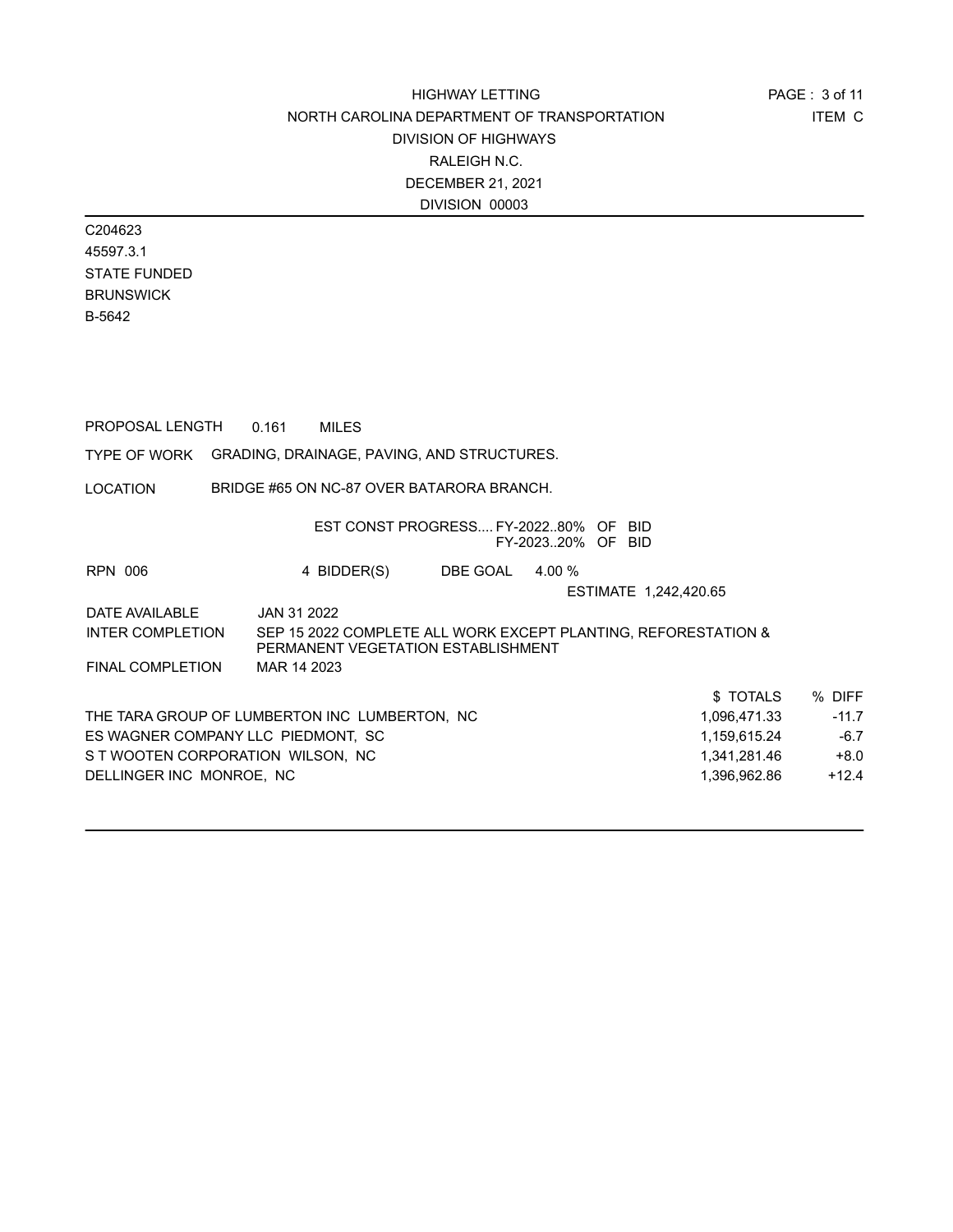C204687 2022CPT.05.13.10921.1, 2022CPT.05.13.20921.1 STATE FUNDED WAKE

PROPOSAL LENGTH 24.652 MILES

TYPE OF WORK MILLING, RESURFACING, AND SHOULDER GRADING.

LOCATION 1 SECTION OF US-64 BUS, 1 SECTION OF NC-97, AND 70 SECTIONS OF SECONDARY ROADS.

|                                               |             | EST CONST PROGRESS FY-202228% OF | FY-202364% OF<br>FY-202408% OF BID | -BID<br>- BID         |        |
|-----------------------------------------------|-------------|----------------------------------|------------------------------------|-----------------------|--------|
| <b>RPN 007</b>                                | 4 BIDDER(S) | DBE GOAL                         | 8.00%                              |                       |        |
|                                               |             |                                  |                                    | ESTIMATE 4,801,127.50 |        |
| DATE AVAILABLE                                | MAR 01 2022 |                                  |                                    |                       |        |
| <b>FINAL COMPLETION</b>                       | SEP 29 2023 |                                  |                                    |                       |        |
|                                               |             |                                  |                                    | \$TOTALS              | % DIFF |
| CAROLINA SUNROCK LLC RALEIGH. NC              |             |                                  |                                    | 4,573,132.55          | $-4.7$ |
| BLYTHE CONSTRUCTION INC CHARLOTTE. NC         |             |                                  |                                    | 4.699.270.05          | $-2.1$ |
| FSC II LLC DBA FRED SMITH COMPANY RALEIGH, NC |             |                                  |                                    | 4,716,667.68          | $-1.8$ |
| S T WOOTEN CORPORATION WILSON. NC             |             |                                  |                                    | 4.741.025.00          | $-1.3$ |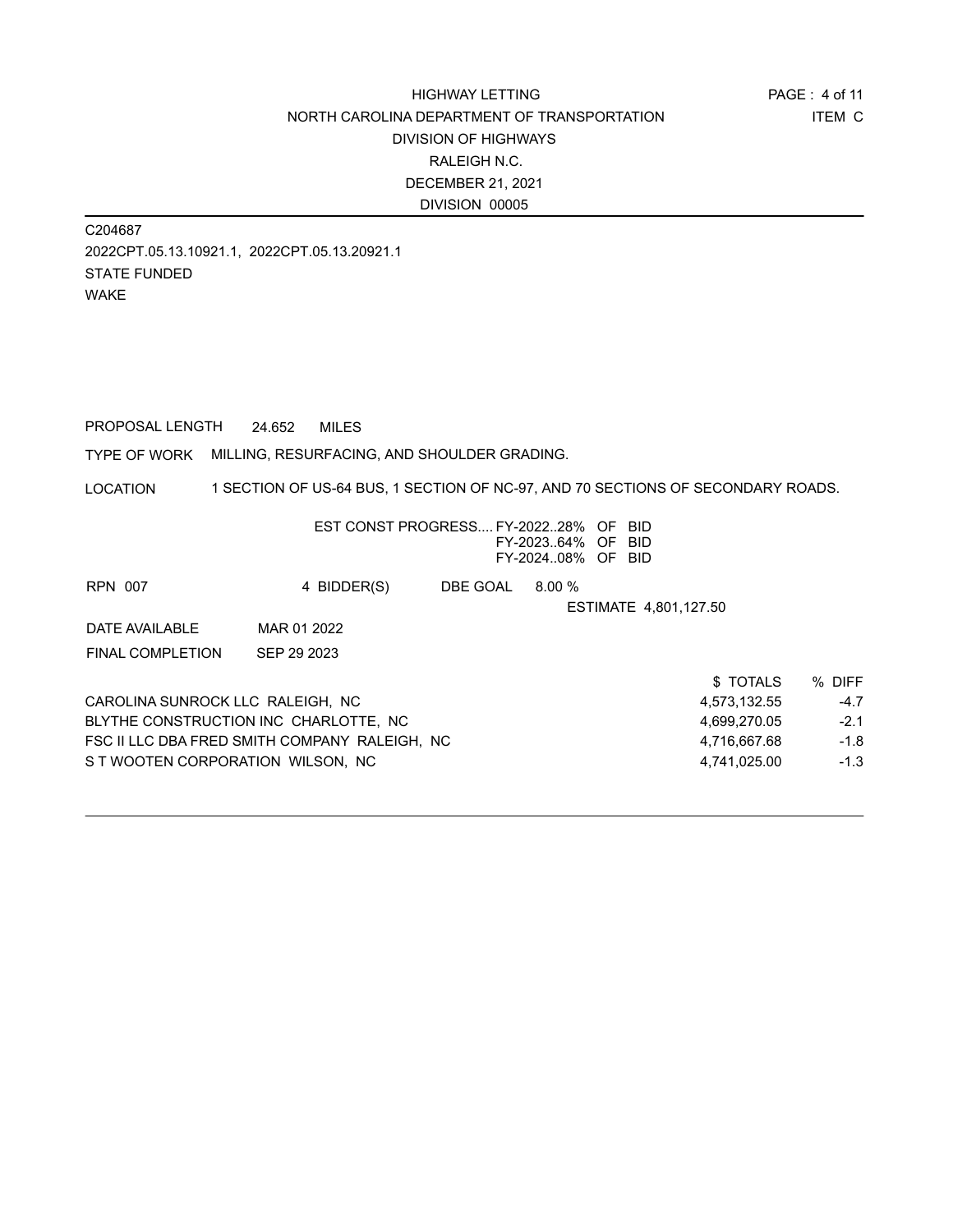C204683 2022CPT.08.15.10471, 2022CPT.08.15.10831, 2022CPT.08.15.20471, 2022CPT.08.15.20831 STATE FUNDED HOKE, SCOTLAND

PROPOSAL LENGTH 16.500 MILES

#### TYPE OF WORK MILLING, RESURFACING, AND SHOULDER RECONSTRUCTION.

LOCATION 3 SECTIONS OF US-501, 2 SECTIONS OF NC-211, AND 8 SECTIONS OF SECONDARY ROADS.

|                                   | EST CONST PROGRESS FY-202229% OF BID     |          | FY-202371% OF BID |                       |         |
|-----------------------------------|------------------------------------------|----------|-------------------|-----------------------|---------|
| RPN 008                           | 2 BIDDER(S)                              | DBE GOAL | 7.00 %            |                       |         |
|                                   |                                          |          |                   | ESTIMATE 2,582,234.26 |         |
| DATE AVAILABLE                    | MAR 16 2022                              |          |                   |                       |         |
| <b>FINAL COMPLETION</b>           | <b>JUN 30 2023</b>                       |          |                   |                       |         |
|                                   |                                          |          |                   | \$TOTALS              | % DIFF  |
| HUDSON PAVING INC_ROCKINGHAM, NC_ |                                          |          |                   | 2,139,235.34          | $-17.2$ |
|                                   | BARNHILL CONTRACTING CO_ROCKY MOUNT,_NC_ |          |                   | 2,502,773.14          | $-3.1$  |
|                                   |                                          |          |                   |                       |         |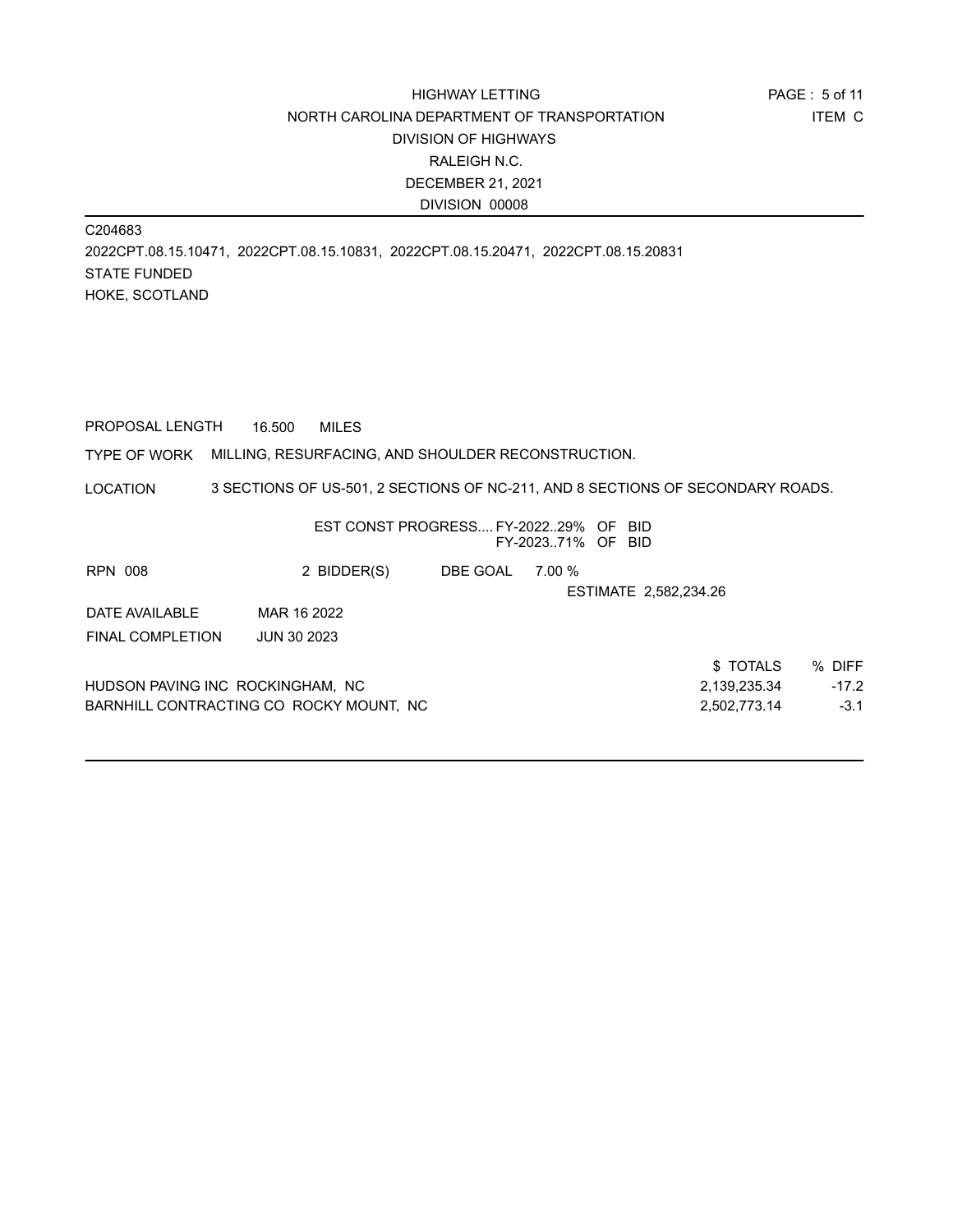C204633 34839.3.GV5 NHPIM-0040(68) FORSYTH U-2579AB

PROPOSAL LENGTH 2.727 MILES

TYPE OF WORK GRADING, DRAINAGE, PAVING, AND STRUCTURE.

LOCATION FUTURE I-74 (WINSTON-SALEM NORTHERN BELTWAY) FROM I-40 TO I-40 BUS/US 421.

|                               | EST CONST PROGRESS FY-202215% OF BID                                                                  |          | FY-202328% OF BID<br>FY-202426% OF BID<br>FY-202516% OF BID<br>FY-202612% OF BID<br>FY-202703% OF BID |                         |                |         |
|-------------------------------|-------------------------------------------------------------------------------------------------------|----------|-------------------------------------------------------------------------------------------------------|-------------------------|----------------|---------|
| RPN 001                       | 3 BIDDER(S)                                                                                           | DBE GOAL | 8.00%                                                                                                 |                         |                |         |
|                               |                                                                                                       |          |                                                                                                       | ESTIMATE 254,854,317.57 |                |         |
| DATE AVAILABLE                | FEB 01 2022                                                                                           |          |                                                                                                       |                         |                |         |
| INTER COMPLETION              | NOV 01 2026 COMPLETE ALL WORK EXCEPT PLANTING, REFORESTATION OR<br>PERMANENT VEGETATION ESTABLISHMENT |          |                                                                                                       |                         |                |         |
| <b>FINAL COMPLETION</b>       | APR 30 2027                                                                                           |          |                                                                                                       |                         |                |         |
|                               |                                                                                                       |          |                                                                                                       |                         | \$TOTALS       | % DIFF  |
| WEBBER, LLC THE WOODLANDS, TX |                                                                                                       |          |                                                                                                       |                         | 261,764,022.37 | $+2.7$  |
|                               | FLATIRON CONSTRUCTORS INC MORRISVILLE, NC                                                             |          |                                                                                                       |                         | 271,324,789.55 | $+6.5$  |
| BRANCH CIVIL INC ROANOKE, VA  |                                                                                                       |          |                                                                                                       |                         | 286,448,885.00 | $+12.4$ |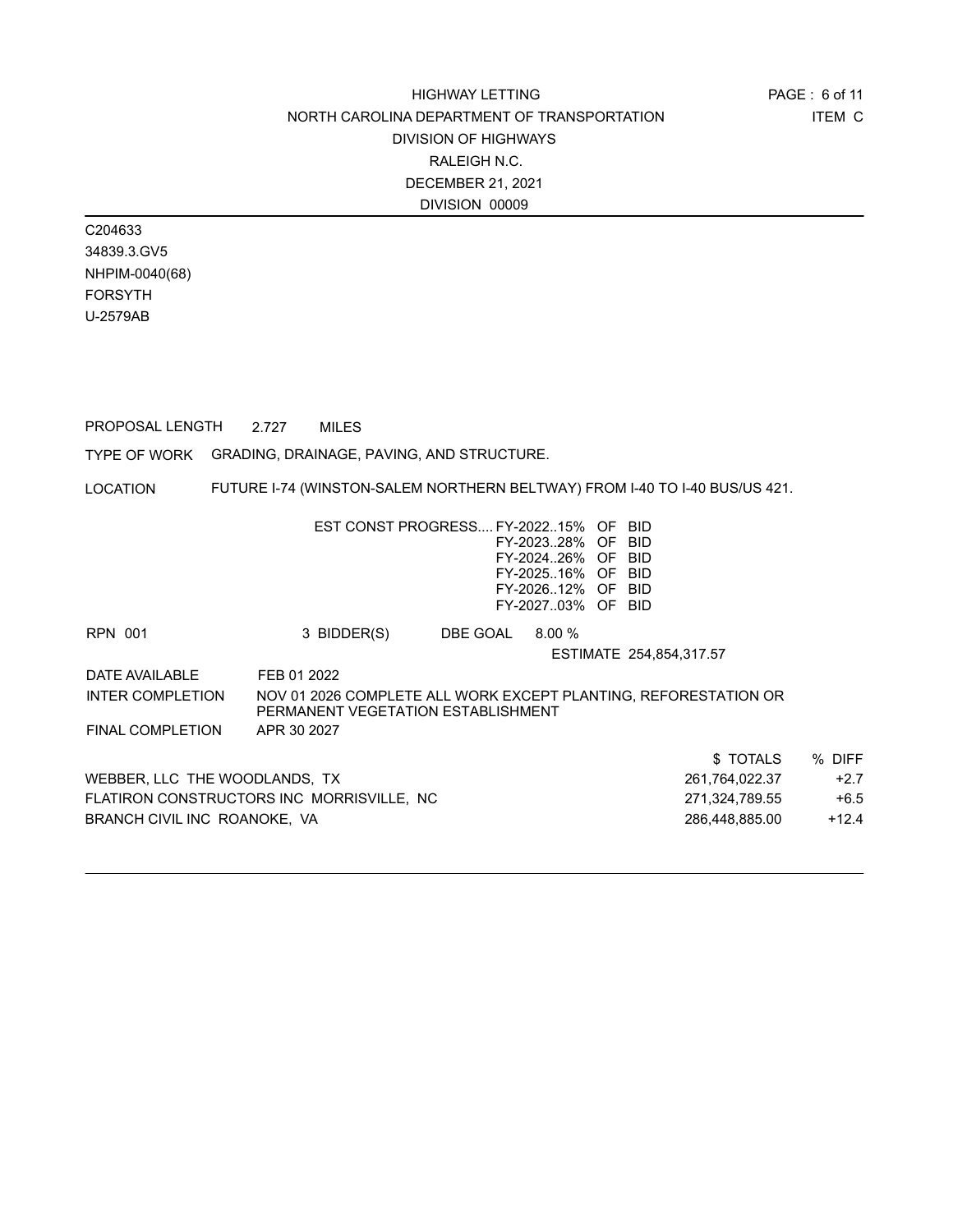C204686 2022CPT.10.09.10131, 2022CPT.10.09.20131, 2022CPT.10.09.20132 STATE FUNDED **CABARRUS** 

PROPOSAL LENGTH 21.660 MILES

TYPE OF WORK MILLING, RESURFACING, AND SHOULDER RECONSTRUCTION.

LOCATION 1 SECTION OF NC-3 AND 39 SECTIONS OF SECONDARY ROADS.

|                                      | EST CONST PROGRESS FY-202224% OF BID                                                                                                                 |                 | FY-202369% OF BID<br>FY-202407% OF BID |                       |              |        |
|--------------------------------------|------------------------------------------------------------------------------------------------------------------------------------------------------|-----------------|----------------------------------------|-----------------------|--------------|--------|
| <b>RPN 009</b>                       | 6 BIDDER(S)                                                                                                                                          | DBE GOAL 6.00 % |                                        |                       |              |        |
|                                      |                                                                                                                                                      |                 |                                        | ESTIMATE 6,062,423.49 |              |        |
| DATE AVAILABLE                       | MAR 21 2022                                                                                                                                          |                 |                                        |                       |              |        |
| <b>INTER COMPLETION</b>              | JUL 30 2022 COMPLETE ALL WORK REQUIRED FOR MAP #40<br>SEP 30 2022 COMPLETE ALL WORK REQUIRED OF FULL DEPTH RECLAMATION (FDR)<br>ON MAPS #35 THRU #39 |                 |                                        |                       |              |        |
| FINAL COMPLETION                     | SEP 15 2023                                                                                                                                          |                 |                                        |                       |              |        |
|                                      |                                                                                                                                                      |                 |                                        |                       | \$ TOTALS    | % DIFF |
| NJR GROUP INC ALBEMARLE, NC          |                                                                                                                                                      |                 |                                        |                       | 5,504,769.33 | $-9.2$ |
| J T RUSSELL & SONS INC ALBEMARLE, NC |                                                                                                                                                      |                 |                                        |                       | 5,676,903.84 | $-6.4$ |
| BOGGS CONTRACTING INC MONROE, NC     |                                                                                                                                                      |                 |                                        |                       | 6,072,887.59 | $+0.2$ |
|                                      | BLYTHE CONSTRUCTION INC CHARLOTTE, NC                                                                                                                |                 |                                        |                       | 6,211,407.54 | $+2.5$ |
|                                      | BLYTHE BROTHERS ASPHALT CO LLC CHARLOTTE, NC                                                                                                         |                 |                                        |                       | 6,271,469.60 | $+3.4$ |
|                                      | SLOAN CONSTRUCTION A DIVISION OF REEVES CONSTRUCTION CO_DUNCA                                                                                        |                 |                                        |                       | 6,498,944.09 | $+7.2$ |
|                                      |                                                                                                                                                      |                 |                                        |                       |              |        |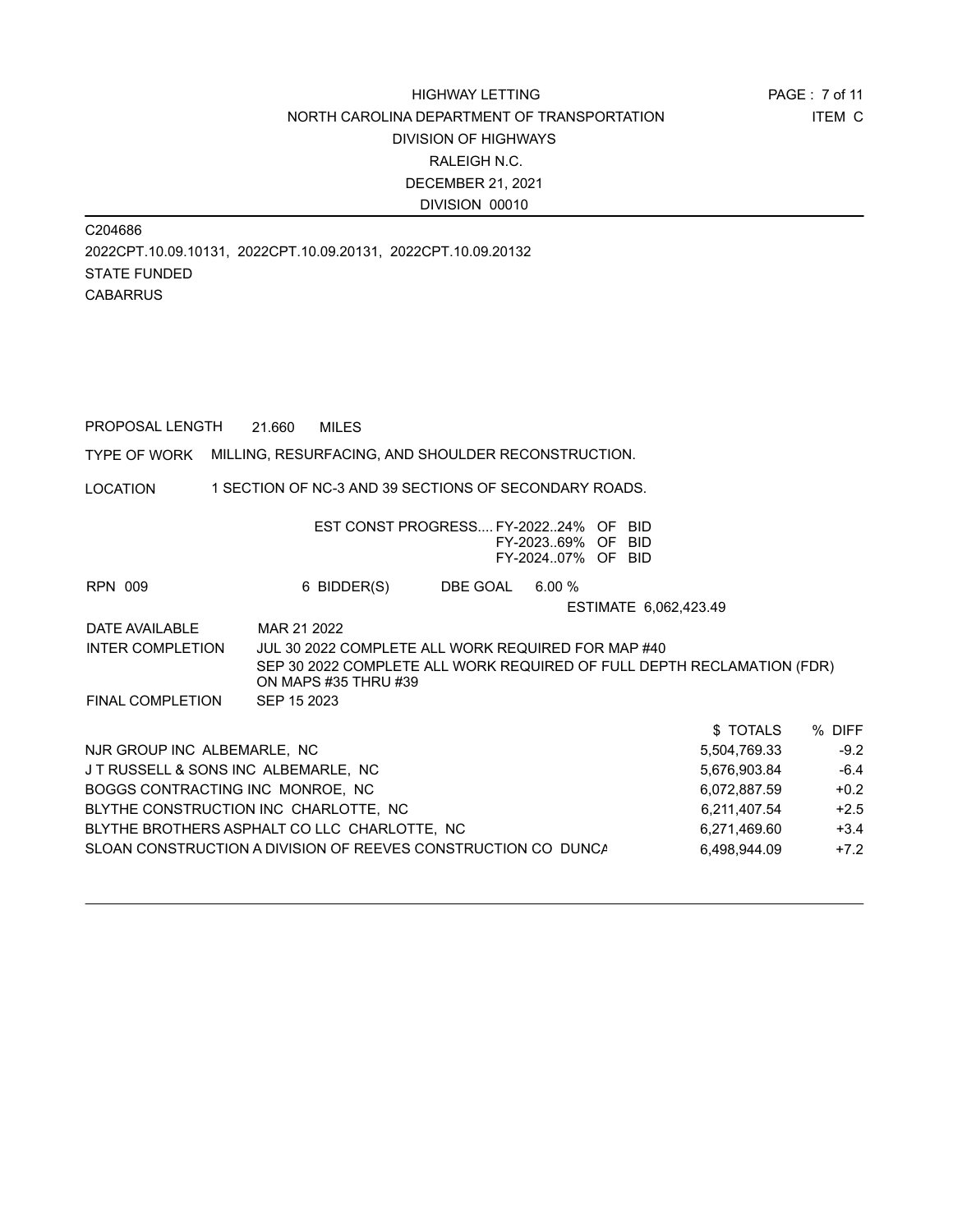C204397 34400.3.4 STATE FUNDED RUTHERFORD R-2233BB

PROPOSAL LENGTH 5.164 MILES

TYPE OF WORK GRADING, DRAINAGE, PAVING, SIGNALS, AND STRUCTURES.

LOCATION US-221 SOUTH OF US-74 BUS (CHARLOTTE RD) TO NORTH OF SR-1366 (ROPER LOOP RD).

|                  | EST CONST PROGRESS FY-202213% OF BID<br>FY-202325% OF BID<br>FY-202423% OF BID<br>FY-202521% OF BID<br>FY-202615% OF BID<br>FY-202703% OF BID |
|------------------|-----------------------------------------------------------------------------------------------------------------------------------------------|
| RPN 002          | DBE GOAL<br>$9.00\%$<br>2 BIDDER(S)                                                                                                           |
|                  | ESTIMATE 114.307.404.04                                                                                                                       |
| DATE AVAII ABI F | FFB 01 2022                                                                                                                                   |
| INTER COMPLETION | NOV 15 2026 COMPLETE ALL WORK EXCEPT PLANTING, REFORESTATION OR<br>PERMANENT VEGETATION ESTABLISHMENT                                         |
|                  | MAY 01 2022 COMPLETE CLEARING, GRUBBING & GRADING OPERATIONS ALONG -Y2-<br>AND -L3- (FROM STA. 811+00 +/- TO STA. 812+00 +/-)                 |
| FINAL COMPLETION | MAY 14 2027                                                                                                                                   |
|                  |                                                                                                                                               |

| \$TOTALS                                                                  | % DIFF |
|---------------------------------------------------------------------------|--------|
| WRIGHT BROTHERS CONSTRUCTION COMPANY INC CHARLESTON, TN<br>109,237,300.02 | $-4.4$ |
| BLYTHE DEVELOPMENT CO CHARLOTTE, NC<br>116.494.541.10                     | $+1.9$ |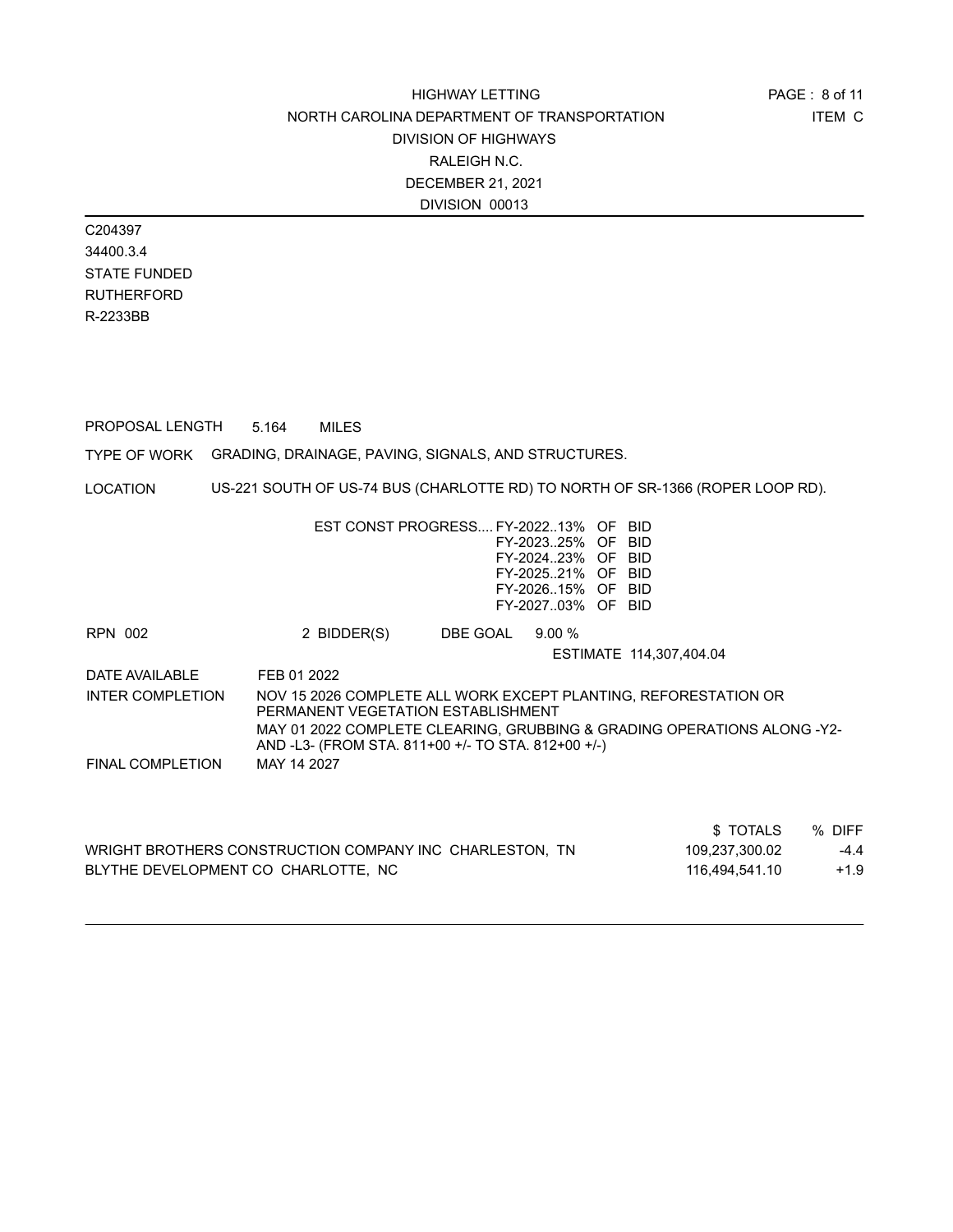C204406 48209.3.1 BRZ-1781(001) MITCHELL, MCDOWELL, BURKE, BUNCOMBE B-6011, B-6013, B-6014, B-6016

PROPOSAL LENGTH 0.281 MILES

TYPE OF WORK REPLACE FOUR BRIDGES.

LOCATION 1 BRIDGE IN BUNCOMBE COUNTY, 1 BRIDGE IN BURKE COUNTY, 1 BRIDGE IN MCDOWELL COUNTY, AND 1 BRIDGE IN MITCHELL COUNTY.

|                                       | EST CONST PROGRESS FY-202221% OF BID                     |          | FY-202346% OF BID<br>FY-202429% OF BID<br>FY-202504% OF BID |                       |              |         |
|---------------------------------------|----------------------------------------------------------|----------|-------------------------------------------------------------|-----------------------|--------------|---------|
| RPN 012                               | 3 BIDDER(S)                                              | DBE GOAL | 6.00%                                                       |                       |              |         |
|                                       |                                                          |          |                                                             | ESTIMATE 5,054,581.00 |              |         |
| DATE AVAILABLE                        | JAN 31 2022                                              |          |                                                             |                       |              |         |
| <b>FINAL COMPLETION</b>               | OCT 01 2024                                              |          |                                                             |                       |              |         |
|                                       |                                                          |          |                                                             |                       | \$TOTALS     | % DIFF  |
|                                       | * R. E. BURNS & SONS CO., INC. STATESVILLE, NC           |          |                                                             |                       | 4,200,819.00 | $-16.9$ |
| * IMPROPER PROPOSAL FORM              |                                                          |          |                                                             |                       |              |         |
| * NO FUEL/QUANTITY FORM SUBMITTED     |                                                          |          |                                                             |                       |              |         |
| DANE CONSTRUCTION INC MOORESVILLE, NC |                                                          |          |                                                             |                       | 5,427,055.00 | $+7.4$  |
|                                       | * LEE CONSTRUCTION CO OF THE CAROLINAS, IN PINEVILLE, NC |          |                                                             |                       | 6,061,000.00 | $+19.9$ |
| * IMPROPER PROPOSAL FORM              |                                                          |          |                                                             |                       |              |         |
| * FUEL/QUANTITY FORM BLANK            |                                                          |          |                                                             |                       |              |         |
|                                       |                                                          |          |                                                             |                       |              |         |

\* DENOTES IRREGULAR BID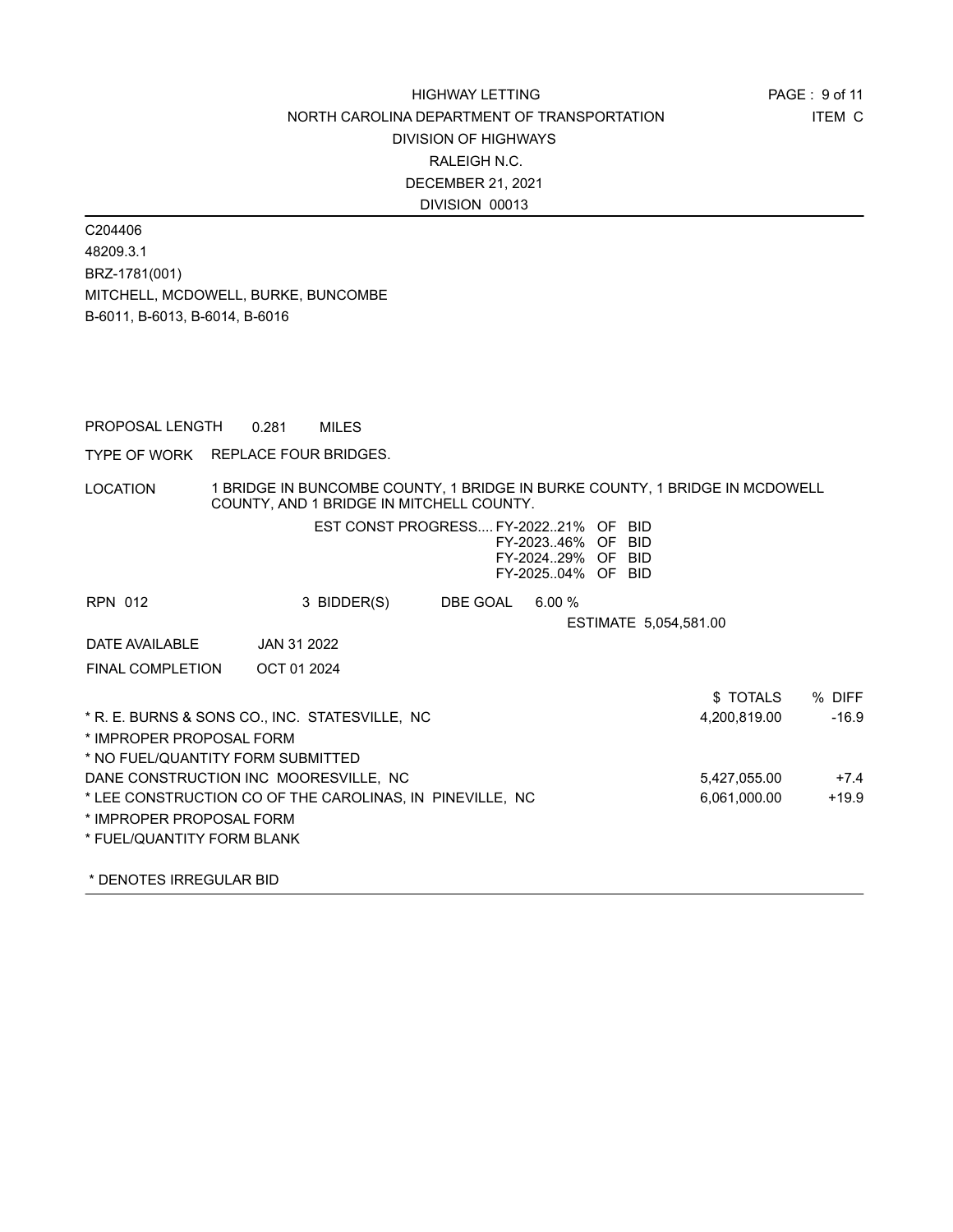C204681

2021CPT.14.09.20751, 2021CPT.14.09.20881, 2022CPT.14.07.10881, 2022CPT.14.07.20751, 2022CPT.14.07.20881 STATE FUNDED POLK, TRANSYLVANIA

PROPOSAL LENGTH 33.162 MILES

#### TYPE OF WORK MILLING, RESURFACING, AND SHOULDER CONSTRUCTION.

LOCATION 1 SECTION OF US-276, AND 19 SECTIONS OF SECONDARY ROADS.

|                                                                |                    | EST CONST PROGRESS FY-202224% OF | FY-202376% OF BID | -BID.                 |          |        |
|----------------------------------------------------------------|--------------------|----------------------------------|-------------------|-----------------------|----------|--------|
| <b>RPN 010</b>                                                 | 2 BIDDER(S)        | DBE GOAL                         | $6.00 \%$         |                       |          |        |
|                                                                |                    |                                  |                   | ESTIMATE 6,076,559.62 |          |        |
| DATE AVAILABLE                                                 | APR 15 2022        |                                  |                   |                       |          |        |
| <b>FINAL COMPLETION</b>                                        | <b>JUN 15 2023</b> |                                  |                   |                       |          |        |
|                                                                |                    |                                  |                   |                       | \$TOTALS | % DIFF |
| APAC ATLANTIC INC DBA HARRISON CONSTRUCTION COMPANY ASHEVILLE, |                    | 6,043,449.55                     | $-0.5$            |                       |          |        |
| ROGERS GROUP INC GREER, SC                                     |                    | 6.818.306.43                     | $+12.2$           |                       |          |        |